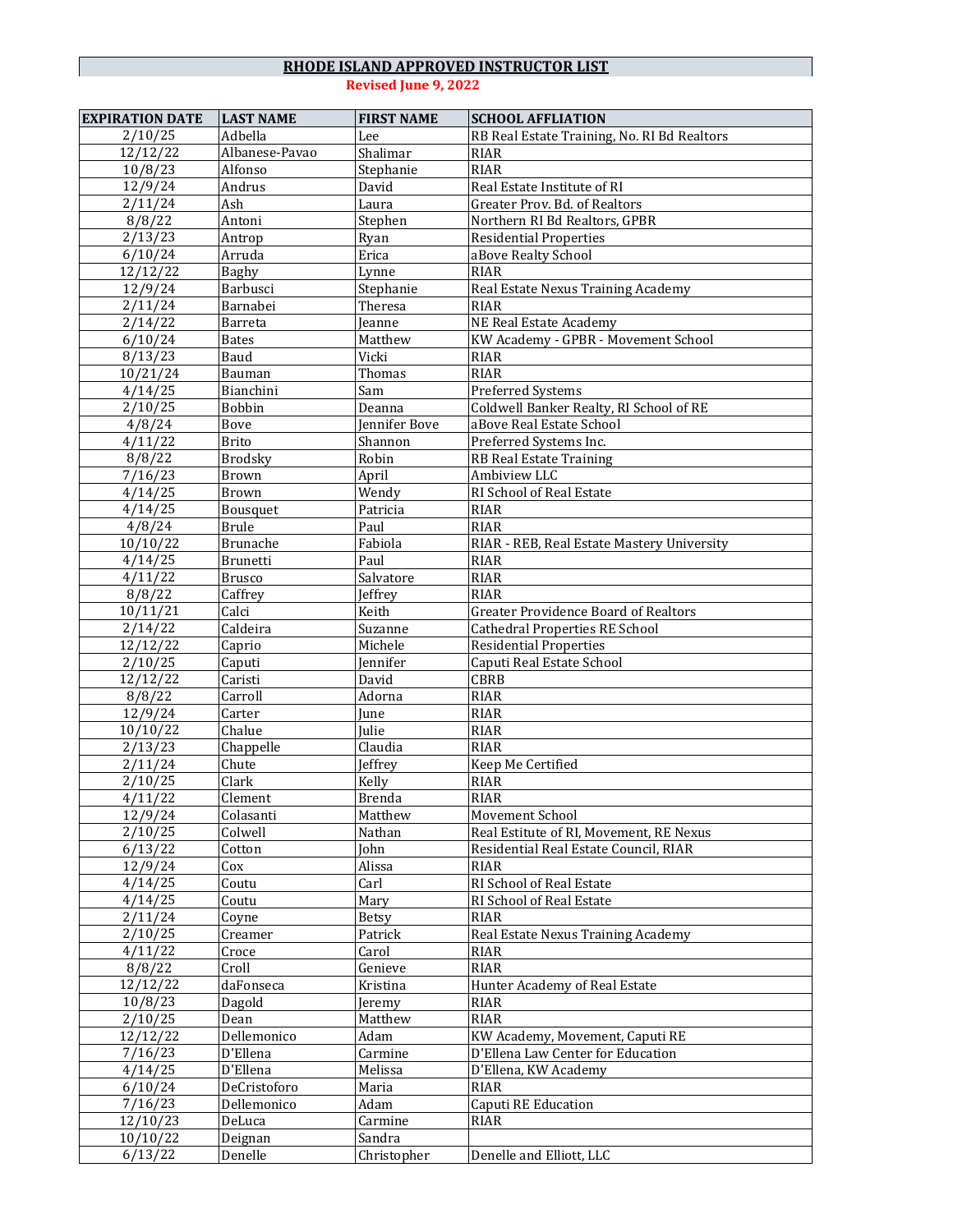| <b>EXPIRATION DATE</b> | <b>LAST NAME</b> | <b>FIRST NAME</b>           | <b>SCHOOL AFFLIATION</b>                     |
|------------------------|------------------|-----------------------------|----------------------------------------------|
| 2/13/23                | deTonnancourt    | Dean                        | <b>RIAR</b>                                  |
| 6/9/25                 | Doeg             | Kathy                       | <b>RIAR</b>                                  |
| 2/13/23                | Donahue          | Beth                        | <b>Residential Properties</b>                |
| 8/8/22                 | Dumont           | Kevin                       | Northern RI Bd Realtors                      |
| 10/10/22               | Dwyer            | Joe                         | <b>RIAR</b>                                  |
| 12/9/24                | Eckhoff          | Sarah                       | <b>RIAR</b>                                  |
| 6/13/22                | Elliott          | Sean                        | Denelle and Elliott, LLC                     |
| 12/12/22               | Epstein          | Richard                     | <b>Residential Properties</b>                |
| 10/8/23                | Erickson         | Ion                         |                                              |
| 2/10/25                | Fain             | $\overline{\text{William}}$ | RI School of RE                              |
| 2/13/23                | Fairfield        | Barbara                     | <b>RIAR</b>                                  |
| 8/8/22                 | Falconer         | Janice                      | <b>Impact RE Education</b>                   |
| 2/11/24                | Ferdinandi       | Steven                      | The Kyle Seyboth School of Real Estate       |
| 7/16/23                | Fernandes        | <b>Brenda</b>               | <b>Excel Realty School</b>                   |
| 12/9/24                | Flanders         | Jason                       | <b>RIAR</b>                                  |
| 12/9/24                | Fleck            | Robert                      | McKissock                                    |
| 12/10/23               | Foster           | Lisa                        | <b>RIAR</b>                                  |
| 2/14/22                | Fromm            | Trevor                      | <b>KW</b> Academy                            |
| 4/11/22                | Fuentes          | Caroles                     | RIAR                                         |
| 4/14/25                | Fugate           | Grover                      | RI School of RE, RIAR                        |
| 4/14/25                | Fuller           | Gina                        | RI School of Real Estate                     |
| 2/10/25                |                  | Melanie                     | Above Real Estate School                     |
| $\frac{1}{2}/13/21$    | Fougere          | Lisa                        |                                              |
|                        | Gagnon           | Richard                     |                                              |
| 8/1/21                 | Gallegos, Jr.    |                             | On Course Real Estate DBA Carreer Web School |
| 12/12/22               | Gates            | Amy                         | <b>RIAR</b>                                  |
| 10/21/24               | Gee              | Pamela                      | <b>RIAR</b>                                  |
| 12/9/24                | Giesinger        | Nicholas                    | RIAR                                         |
| 12/9/24                | Gordon           | Jeanne                      | Real Estate Nexus Training Academy           |
| 2/1/23                 | Goulet           | Andre                       | <b>RIAR</b>                                  |
| 12/10/23               | Green            | Melissa                     | <b>RIAR</b>                                  |
| 2/11/24                | Gromicko         | Benjamin                    | <b>INTERNACHI</b>                            |
| 10/10/22               | Gutschenritter   | Kenny                       | Preferred Systems, Inc.                      |
| 8/13/23                | Hackett          | Peter                       | Pellitier Marshall & Clark LLC               |
| 12/12/22               | Haner            | Christine                   | <b>Residential Properties</b>                |
| 4/8/24                 | Hanson-Carbone   | Pamela                      | <b>RIAR</b>                                  |
| 2/11/24                | Hastings         | Terry                       | Keep Me Certified                            |
| 8/12/24                | Hayden           | <b>Brenda</b>               | <b>RIAR</b>                                  |
| 4/11/22                | Hazebrouck       | David                       | <b>RIAR</b>                                  |
| 8/13/23                | Heinz            | Ann                         | WebCE                                        |
| 10/10/22               | Hemingway        | Scott                       | <b>RIAR</b>                                  |
| 2/14/22                | Hopton           | Frank                       | Preferred Systems Inc.                       |
| 2/10/25                | Hurteau          | Kevin                       | <b>Coldwell Banker Realty</b>                |
| 7/16/23                | Huru             | Ken                         | RIAR                                         |
| 12/12/22               | Isaacson         | Elizabeth                   | <b>Residential Properties</b>                |
| 10/10/22               | Ivey-Lentini     | Rhonda                      | <b>RIAR</b>                                  |
| 8/8/22                 | Jensen           | Tom                         | WebCE                                        |
| 8/8/22                 | Jolicoeur        | Eddy                        | Real Estate Education Training               |
| 2/10/25                | Johnson          | Timothy                     | Real Estate Nexus Training Academy           |
| 2/14/22                | Jones            | Mali                        | <b>RIAR</b>                                  |
| 2/10/25                | Jordan           | Claudia                     | <b>Training Cove</b>                         |
| 2/10/25                | Jordan           | Steven                      | <b>Training Cove</b>                         |
| 10/10/22               | Kelly            | Jennifer Bove               | <b>RIAR</b>                                  |
| 6/10/24                | Kelley           | Heidi                       | aBove Realty School                          |
| 4/14/25                | Kelley           | Kimberly                    | Preferred Sysyems                            |
| 12/12/22               | Kemp             | Kenneth                     | CBRB,                                        |
| 11/9/20                | Kimball          | Robert                      | <b>Residential Properties</b>                |
| 10/10/22               | Kirschner        | Adrienne                    | C21 Fast Track                               |
| 10/10/22               | Kleczek          | Alyce                       | RIAR - GRI-202, 19, 318, 341, KWBOR,         |
| 12/9/24                | Kriss            | Scott                       | Anjos Realty Institute                       |
| 12/12/22               | LaPlante         | <b>Brian</b>                | 419, CBRB, KWAOR, NBI                        |
| 2/10/25                | Lapointe         | John                        | Movement School                              |
|                        |                  |                             |                                              |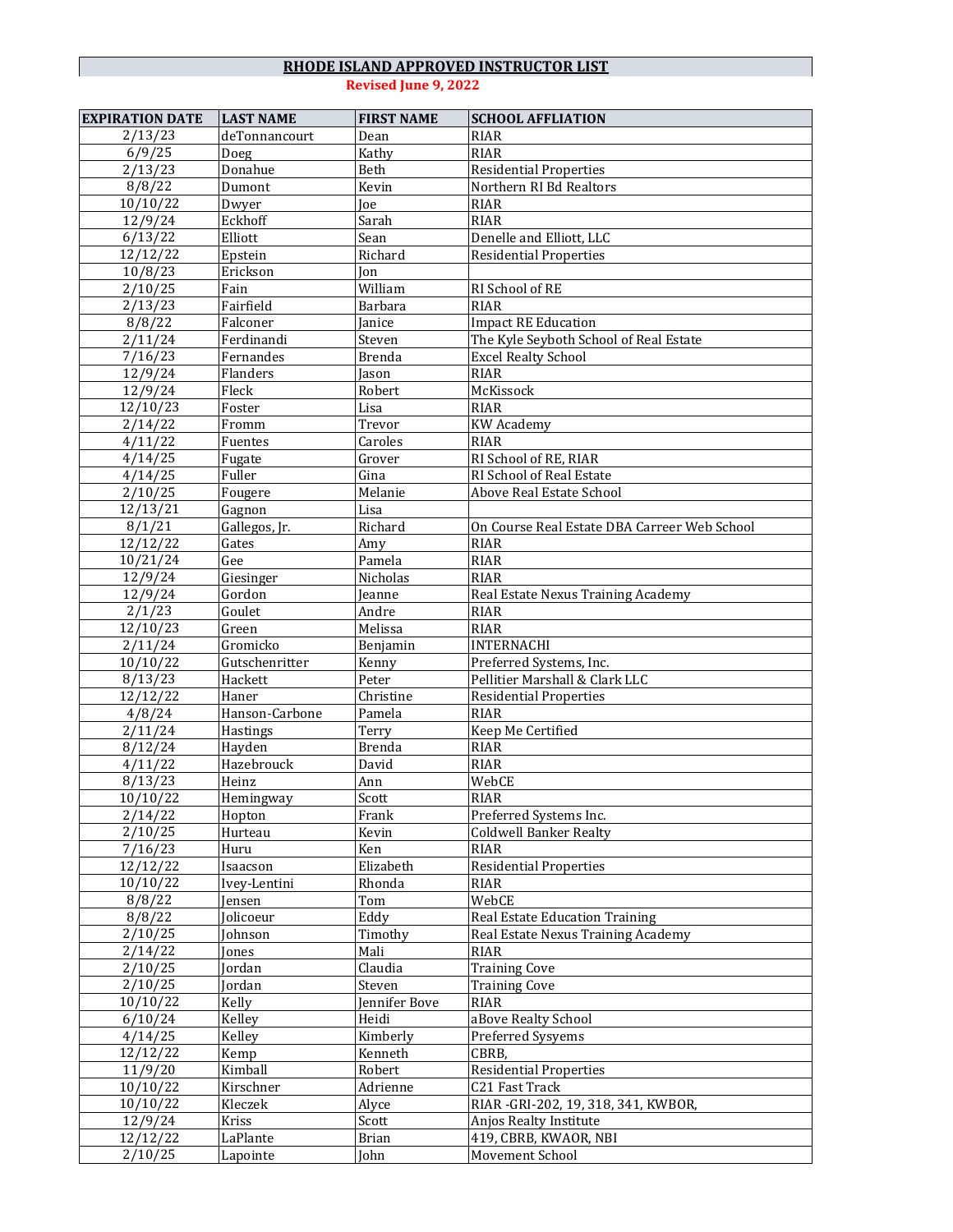| <b>EXPIRATION DATE</b> | <b>LAST NAME</b>   | <b>FIRST NAME</b>   | <b>SCHOOL AFFLIATION</b>                         |
|------------------------|--------------------|---------------------|--------------------------------------------------|
| 12/12/22               | Lapides            | Sally               | <b>Residential Properties</b>                    |
| 9/14/20                | Laros              | Erica               | <b>RIAR</b>                                      |
| 10/11/21               | Latham             | Robert (Bud)        | PL                                               |
| 12/12/22               | LaVallee           | David               | <b>Greater Providence Board of Realtors</b>      |
| 12/9/24                | Leach              | <b>Brandie</b>      | <b>RIAR</b>                                      |
| 12/12/22               | LeBeau             | Joshua              | <b>RIAR</b>                                      |
| 10/10/22               | LeBlanc            | Iulie               |                                                  |
| 2/14/22                | Lentini            | Rhonda Ivey         | <b>RIAR</b>                                      |
| 12/9/24                | Levaseur           | Paula               | Anjos Realty Institute                           |
| 2/10/25                | Levin              | Bethany             | Real Estate Nexus Training Academy               |
| 8/12/24                | Lombardi           | Frank               | <b>Greater Providence Board of Realtors</b>      |
| 12/9/24                | Lorenzen           | Paul                | McKissock                                        |
| 10/10/22               | Luca               | Joseph              | <b>RIAR</b>                                      |
| 10/10/22               | Luger              | James               | Contiuing Express.com                            |
| 2/11/24                | Lukas              | Nathan              | <b>RIAR</b>                                      |
| 2/10/25                | Lundstedt          | Tom                 | McKissock                                        |
| 8/8/22                 | Malloy             | <b>Iill</b>         | The CE Shop                                      |
| 8/8/22                 | Mancini            | Denise              | PL, GRI-301, 1, 9, CBRB, Northern RI Bd Realtors |
| 2/10/25                | Mandile            | Richard             | <b>RIAR</b>                                      |
| 12/10/23               | Mansor             | Seth                | <b>RIAR</b>                                      |
| 12/11/23               | Manzi              | Stephanie           | <b>RIAR</b>                                      |
| 2/14/22                | Mascarenhas        | Marilee             | OnLineEd                                         |
| 10/11/21               | Markowski-Roop     | Beth                | RI School of RE                                  |
| 10/10/22               | Marshall           | Marlene             | Pelletier Marshall & Clark, LLC                  |
| 10/10/22               | Martin             | Robert              | RIAR - 318, 341, 390                             |
| 2/14/22                | Martinez           | Travis              | McKissock                                        |
| 2/14/22                | Mason              |                     | RI School of RE                                  |
| 8/8/22                 | Mathers            | Ryan<br>Deborah     | Real Estate Institute of RI                      |
| 8/8/22                 | Maw                | Karen               |                                                  |
|                        | McCaughey III      | William             | RIAR - 400, 402, 403<br>C21 Fast Track           |
| 8/8/22                 | McCue              |                     | <b>RIAR</b>                                      |
| 8/8/22                 |                    | Joseph              |                                                  |
| 3/21/24<br>2/14/22     | McCusker<br>McGann | Danielle<br>Deborah | RE Institute of RI<br><b>Excel Realty School</b> |
| 2/11/24                | McNamara           |                     | <b>Continuing Ed Express</b>                     |
| 12/9/24                | Mendenhall         | Peggy<br>Karen      | <b>RIAR</b>                                      |
| 12/12/22               | Mendizabel         | Nancy               | <b>RIAR</b>                                      |
|                        | Mejia              | Gonzalo             | <b>RIAR</b>                                      |
| 2/10/25                | Merritt            | Deborah             | <b>RIAR</b>                                      |
| 2/13/23                |                    |                     |                                                  |
| 6/10/24                | Messenbourg        | Rhonda              | aBove Realty School                              |
| 12/10/23               | Meyer              | Jeffrey             | <b>RIAR</b>                                      |
| 12/10/23               | Montalbano         | Christopher         | RIAR                                             |
| 10/10/22               | Moore              | <b>Brian</b>        | 411                                              |
| 7/16/23<br>4/8/24      | Moore              | Jamie               | RIAR - GPBR                                      |
|                        | Morris             | Robert              | GPBR                                             |
| 4/14/25                | Muller             | Charles             | Real Estate Nexus Training Academy               |
| 7/16/23                | Nahigian           | Robert              | RIAR                                             |
| 10/21/24               | O'Grady            | Kevin               | CBRB,                                            |
| 2/14/22                | O'Keefe            | Timothy             | <b>RIAR</b>                                      |
| 4/14/25                | Pagnaro            | J.P.                | <b>Residential Properties</b>                    |
| 4/11/22                | Palumbo            | Richard             | <b>RIAR</b>                                      |
| 4/8/24                 | Parris             | S. Jacob            | <b>RIAR</b>                                      |
| 6/13/22                | Parsons            | Donald              | <b>Greater Providence Board of Realtors</b>      |
| 6/13/22                | Parsons<br>Pavao   | Janice              | <b>RIAR</b>                                      |
| 2/14/22                |                    | Shalimar Alanese    | <b>RIAR</b>                                      |
| 2/10/25                |                    |                     |                                                  |
|                        | Pelletier          | <b>Brad</b>         | <b>RIAR</b>                                      |
| 4/11/22                | Perry              | Joyce               | <b>RIAR</b>                                      |
| 12/12/22               | Phillips           | Hance               | RI School of RE                                  |
| 2/10/25                | Phipps             | Ronald              | <b>RIAR</b>                                      |
| 12/10/23               | Piedmont           | Karena              | <b>RE University</b>                             |
| 12/10/23<br>12/12/22   | Pierce<br>Planecia | Beverly<br>Patricia | <b>RIAR</b><br>RI School of RE                   |